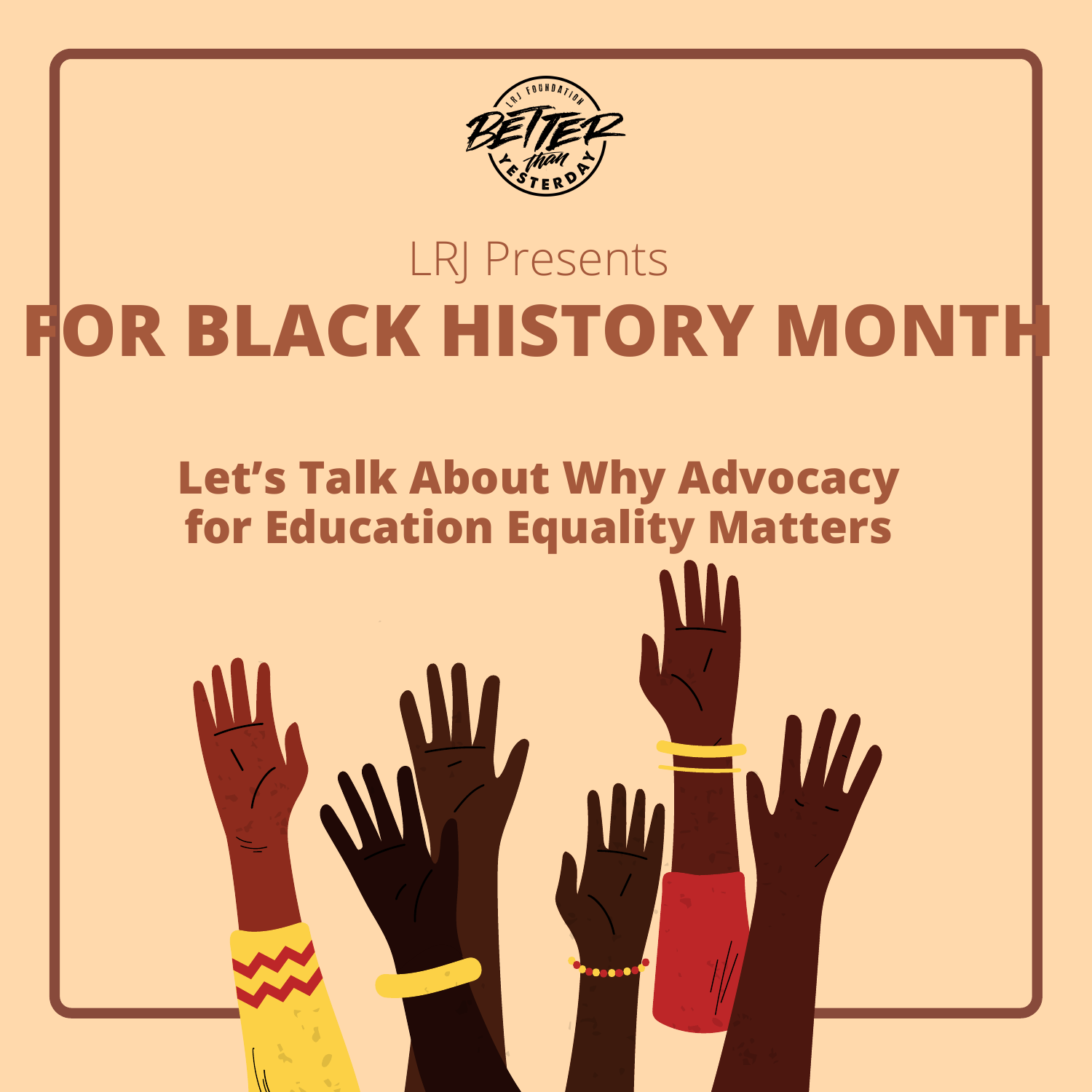# **HOW IS STRUCTURAL RACISM REPRESENTED IN OUR EDUCATION SYSTEM?**

Structural racism refers to "the **historical and ongoing** racial discrimination and segregation of African Americans/blacks in particular, which is typically instigated or sanctioned by government...it **creates inequality in every aspect of life**." -ERASE Racism NY

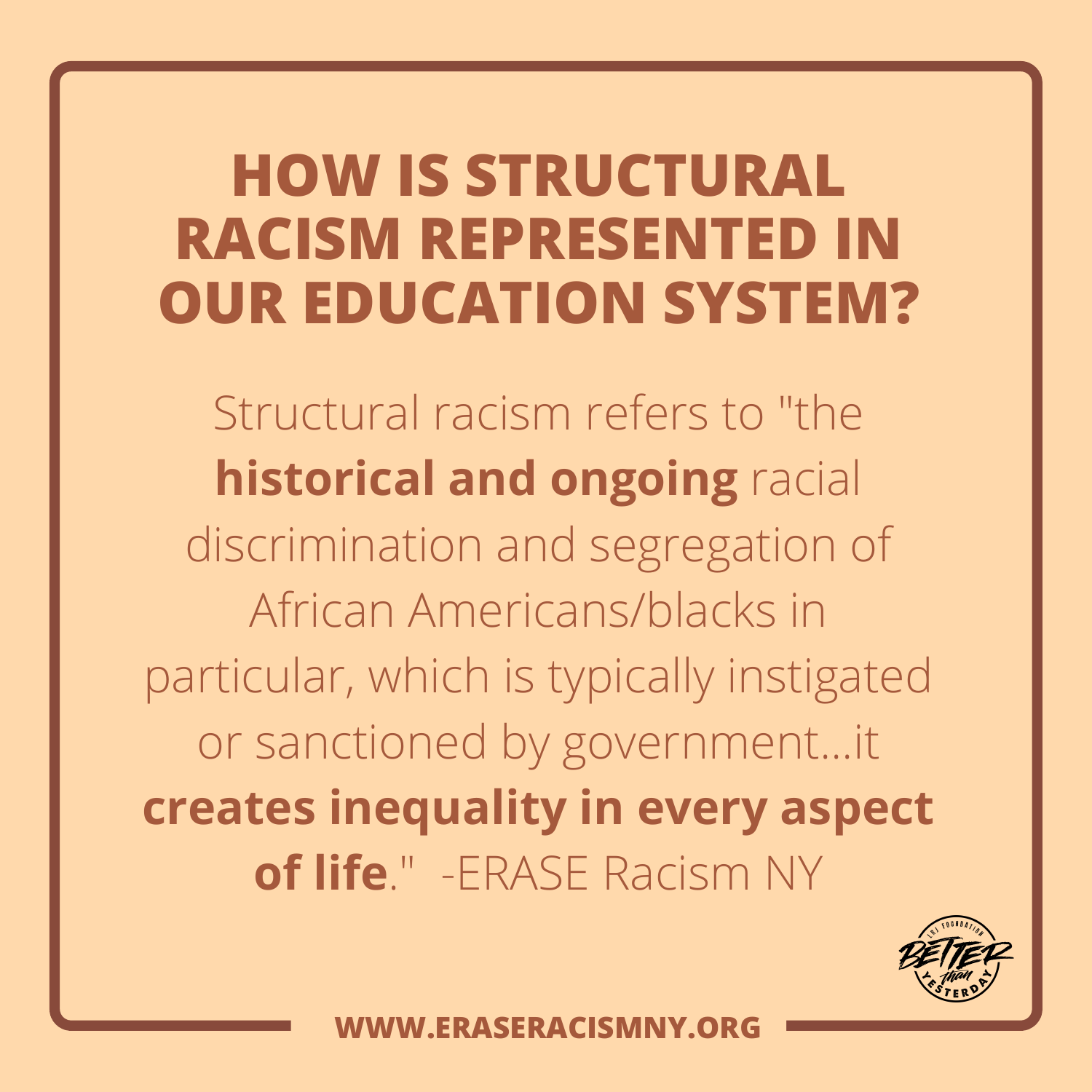# **HOW IS STRUCTURAL RACISM REPRESENTED IN OUR EDUCATION SYSTEM?**

"Because of this structure, Black children are **far more likely to encounter adverse childhood experiences,** also known as ACEs. Research has shown that adults with several ACEs are **more likely to face mental and physical health issues** later in life than their peers with fewer or no ACEs." -[Madeline](https://www.insidehighered.com/users/madeline-st-amour) St. Amour, 2020

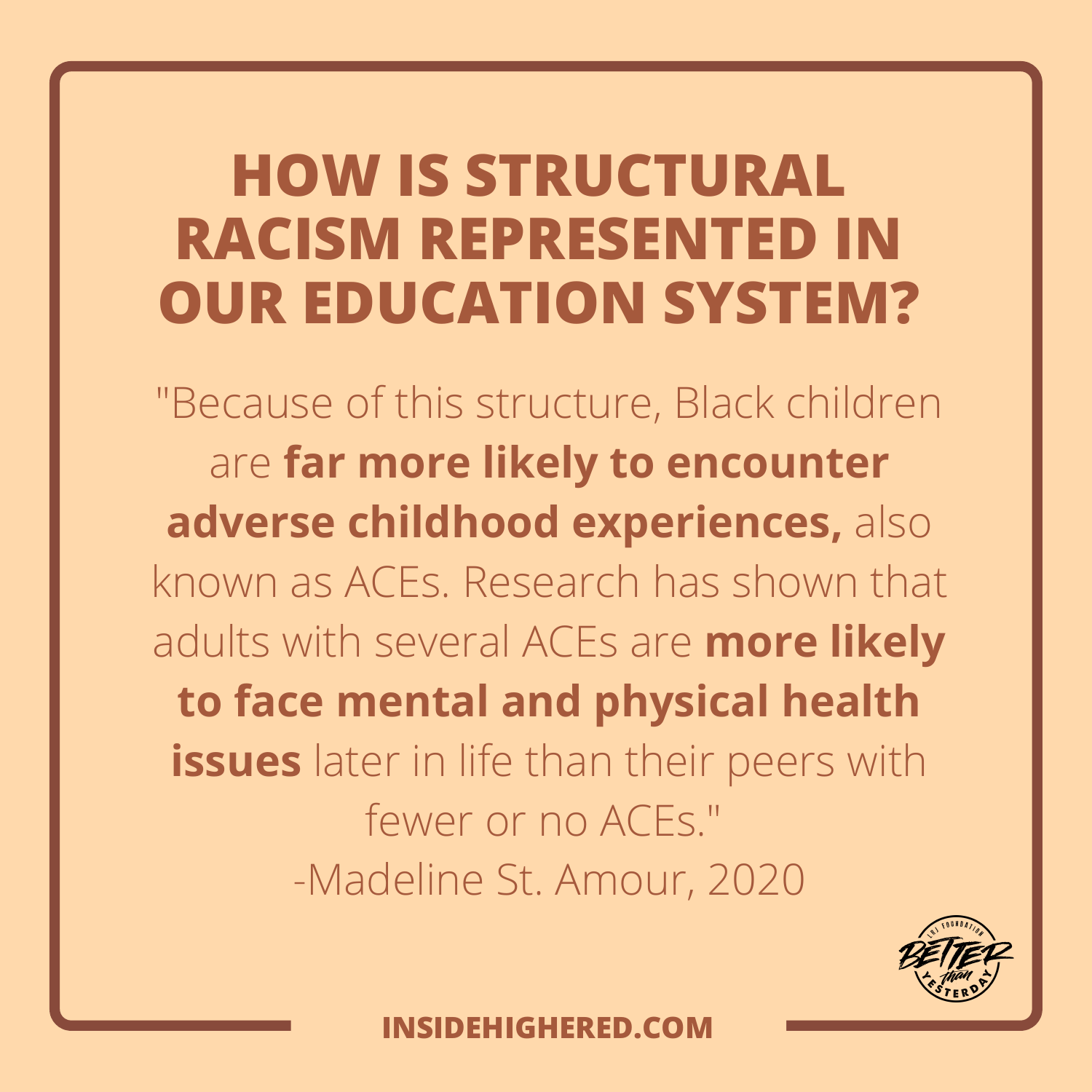# **HOW IT CONNECTS: THE CYCLE**



**SOURCE: FRANK PORTER GRAHAM CHILD [DEVELOPMENT](https://fpg.unc.edu/sites/fpg.unc.edu/files/resources/other-resources/What%20Racism%20Looks%20Like.pdf) INSTITUTE**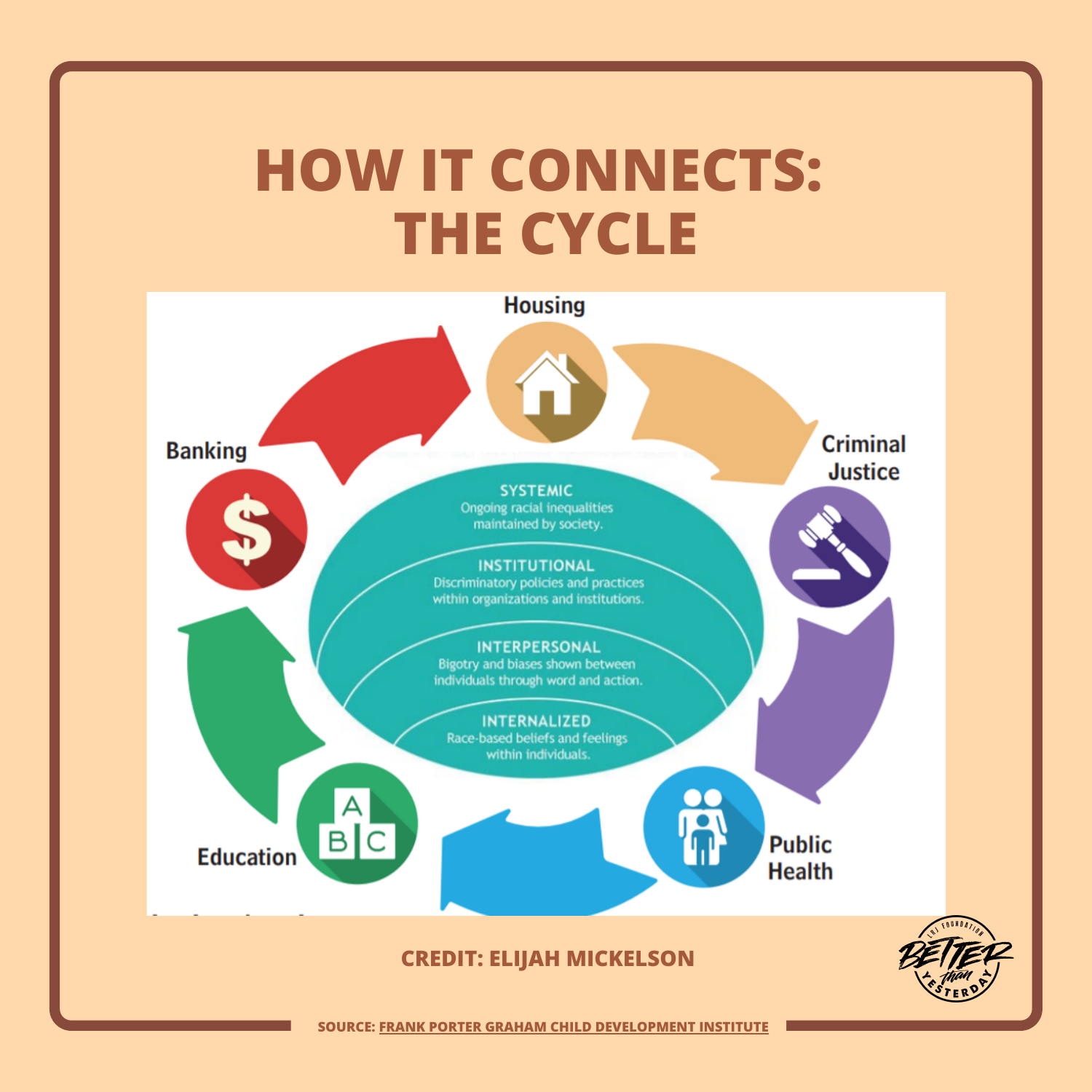## **HOW IS THE SYSTEM BIASED?**



#### **WHERE DO THE GAPS EXIST?**

- socioeconomic level
- access to medical resources
- access to academic resources
- opportunity for economic mobility
- access to mental health care
- access to AP and honors courses
- equal representation
- bias in judicial decisions and police investigations
- job inequality

....and many more areas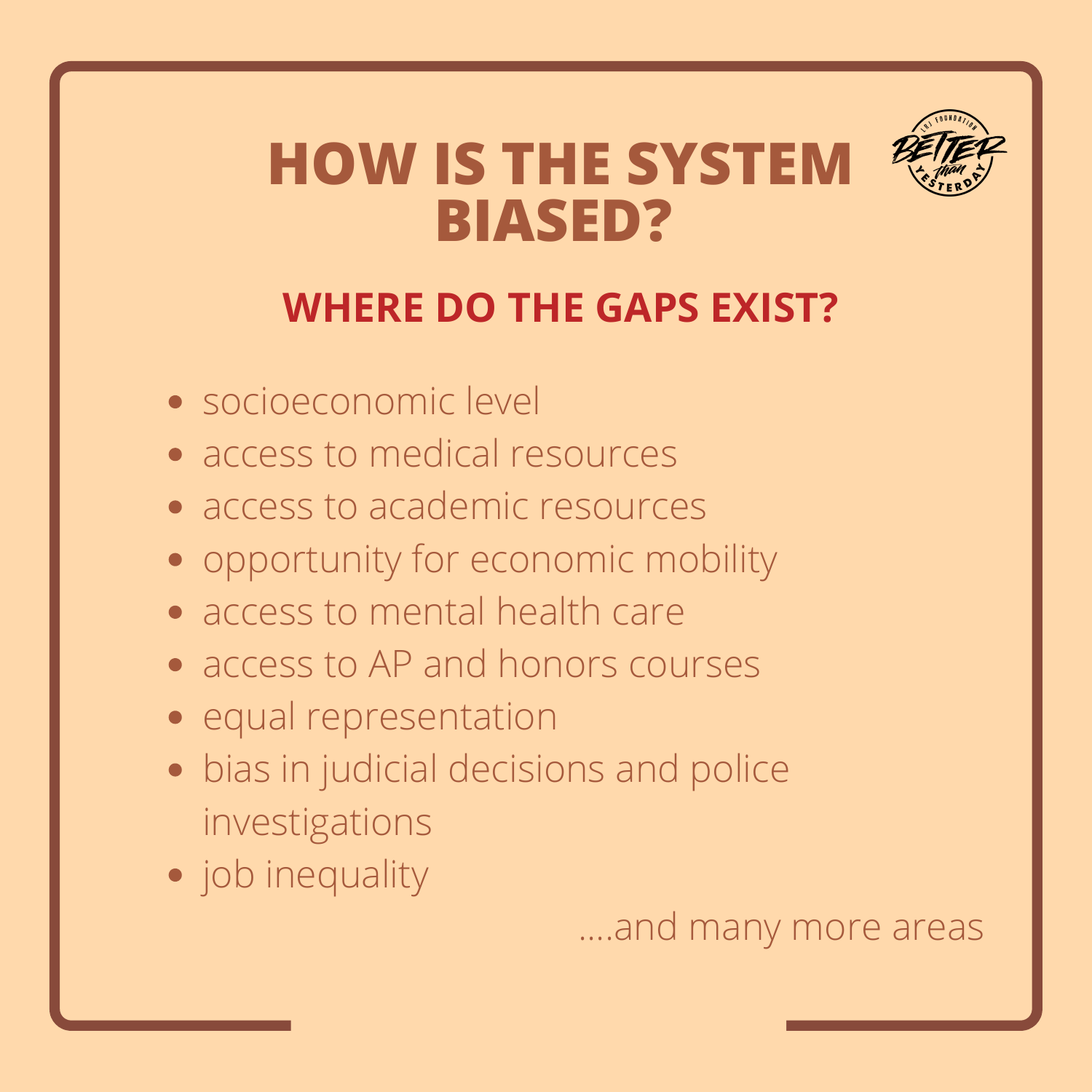## **WHAT CAN WE DO?** HOW DO WE OFFER SUPPORT IN SCHOOLS?

- creating opportunities for more black educators and mental health counselors on campuses
- assuring that hired counselors are culturally competent and trained in trauma-based care
- educating young students on systemic racism



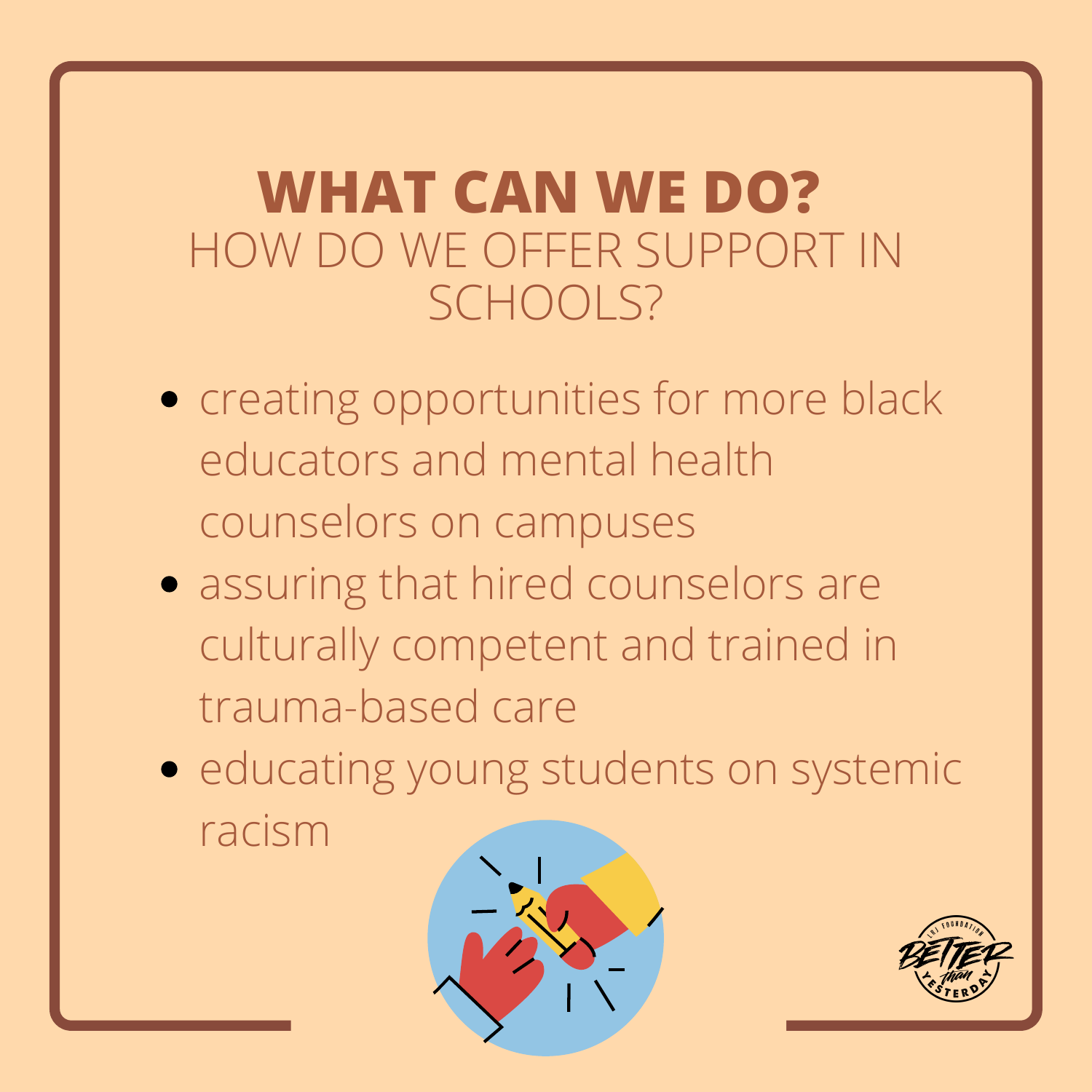### **EDUCATING YOUNG STUDENTS ABOUT THIS CYCLE: WHY IT MATTERS**

Kevin Clay, an assistant professor of education at Virginia Commonwealth University:

"Black kids in poor schools have very little understanding of the **history of social policy positions that have led to Black poverty**."

"You see Black youth who typically **blame themselves and blame their communities**. They think about poverty as this one-to-one effect of hard work."

"In his research, Clay has seen many **Black students blame themselves if they realize they were underprepared for college,** and that can contribute to mental health issues."

-Madeline St. Amour, 2020

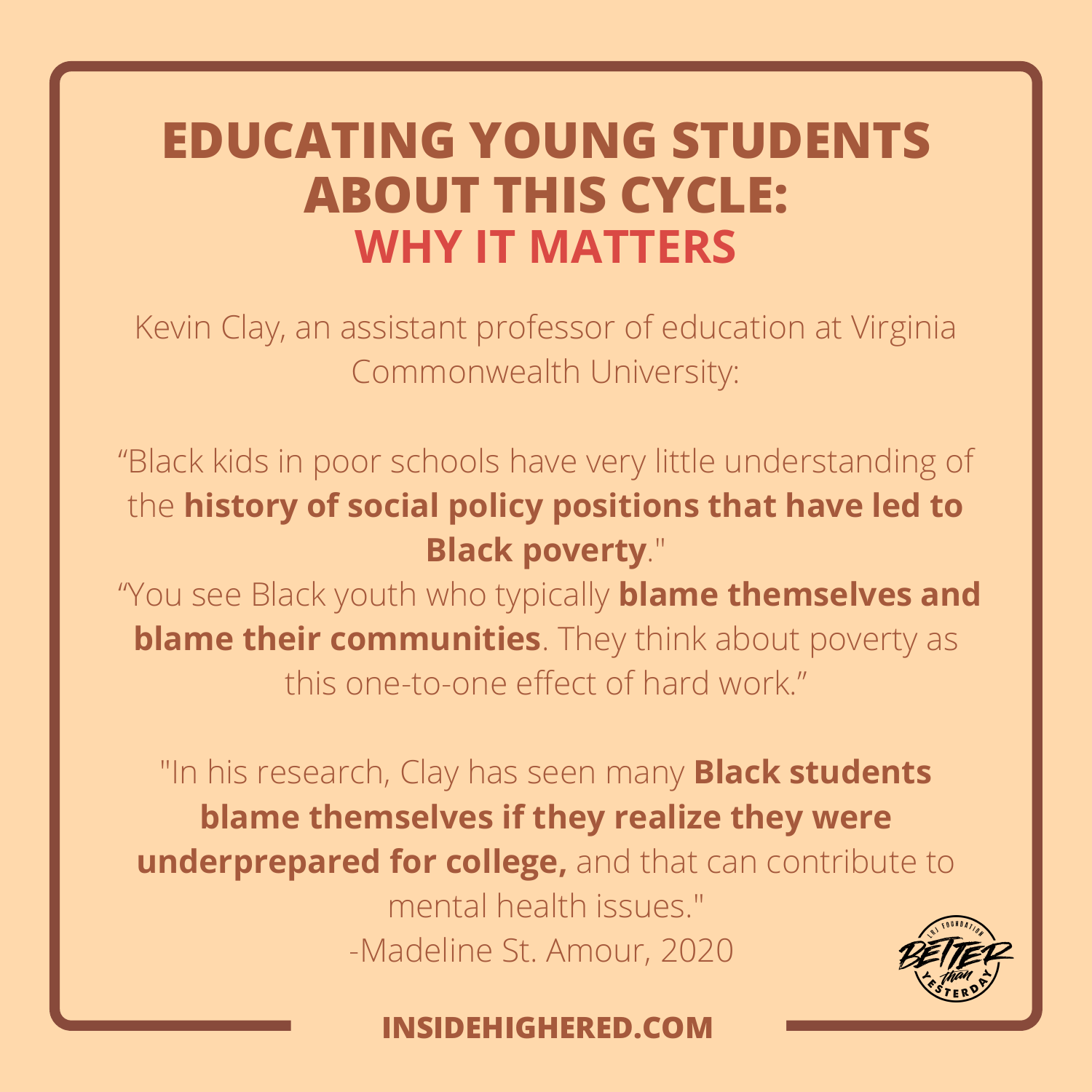### **THE TOLL OF BEING AN ADVOCATE: THE IMPACT**

"**Students of color who engage in activism and leadership frequently sideline their own mental health needs to focus on the fight for racial justice** on their campuses. They have less time and emotional bandwidth to dedicate to typical student experiences, such as creating and maintaining personal relationships and a social life, performing academically and navigating what is likely their first time living away from home."

-Greta Anderson, 2020

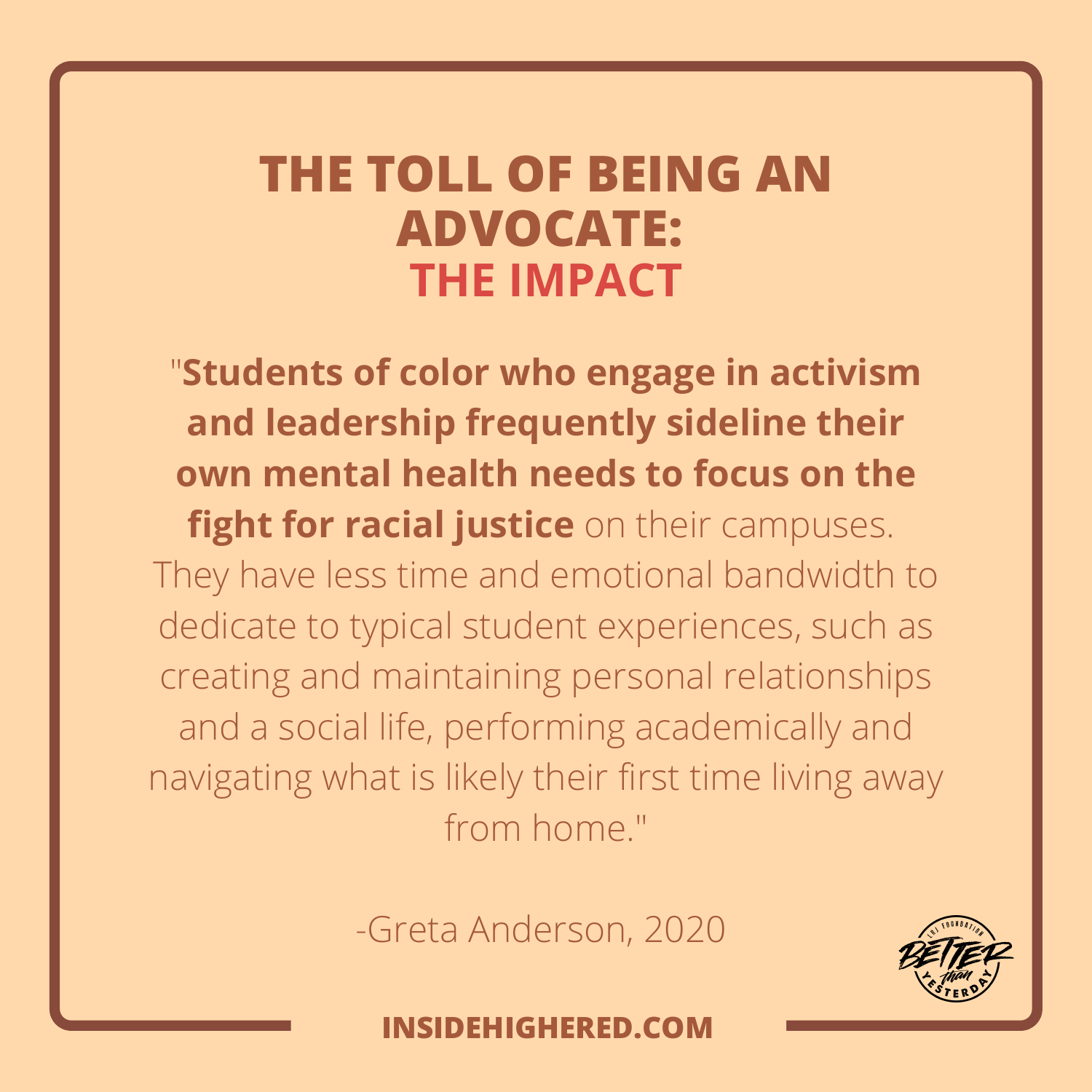### **THE TOLL OF BEING AN ADVOCATE: THE IMPACT**

"Black student leaders noted that **the amount of stress they endure and the time-consuming nature of activist work -- plus the racist incidents that inspire this work -- can cause students to fall behind in their studies** or can become so emotionally burdensome that they drop out."

-Greta Anderson, 2020